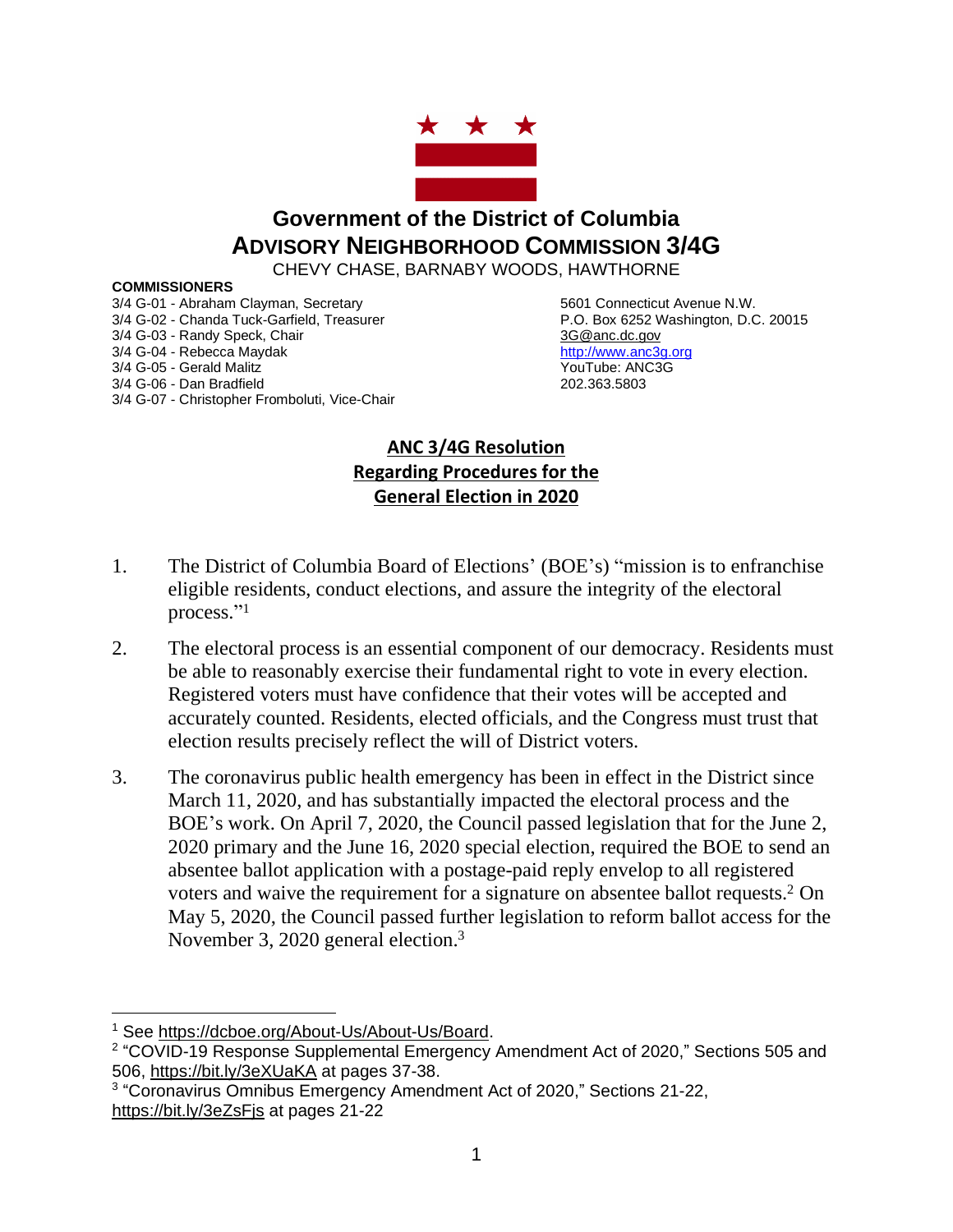- 4. For the June 2, 2020 primary election, the BOE encouraged registered voters to request absentee ballots and to vote by mail. The BOE did not send ballots to every registered voter but instead required that voters complete an application for an absentee ballot. In order to reduce potential coronavirus exposure, the BOE also reduced the number of in-person voting places from the usual 144 precincts to only 20 polling sites, but all of those sites were open for early voting beginning on May 22, 2020.
- 5. The June 2, 2020 primary election was fraught with problems, including long lines at the reduced number of polling places. Many voters did not receive the absentee ballots that they requested and were told on Election Day that they could vote in person if their mail-in ballot never arrived.<sup>4</sup> Polling places remained open for those who were already in line, but some voters were not able to vote until after midnight when the polls closed at 8:00 pm. There was also confusion about inperson voting because of the Mayor's imposition of a 7:00 pm curfew on Election Day even though she indicated that the curfew did not apply to those who were exercising their right to vote.
- 6. The November general election will likely have many more voters than the June primary. (For the June primary, only a little over 20% of registered voters participated, and only 34,000 voted early or on Election Day at the polls.) It is essential that the problems experienced in June not be repeated in November.
- 7. The Mayor and the Council should conduct a thorough investigation of the failures in the primary election and identify specific changes that must be implemented for the general election. Among other things, the Council needs to determine whether the BOE effectively notified voters of the availability of absentee ballots and the changes in polling locations, whether staffing and procedures at polling locations were adequate to accommodate voters practicing social distancing, whether BOE responded reasonably to voter questions and complaints about access to absentee ballots, and whether the BOE conducted adequate load tests to ensure that its online absentee ballot request system would be up to the task. Based on their investigations, the Mayor and the Council should determine whether the leadership at the BOE should be changed in order to assure a successful general election or whether the existing leadership should be retained to preserve continuity.
- 8. The Council should also consider whether it is feasible to move to greater use of mail-in ballots for the November 3, 2020 general election. A 1998 ballot initiative in Oregon made it the first state to conduct elections exclusively by mail, and it

<sup>4</sup> See "D.C. Officials Say They're Demanding Answers On Long Lines And Lost Ballots On Election Day," *The DCist*, June 4, 2020, available at [https://bit.ly/30h2y3I.](https://bit.ly/30h2y3I)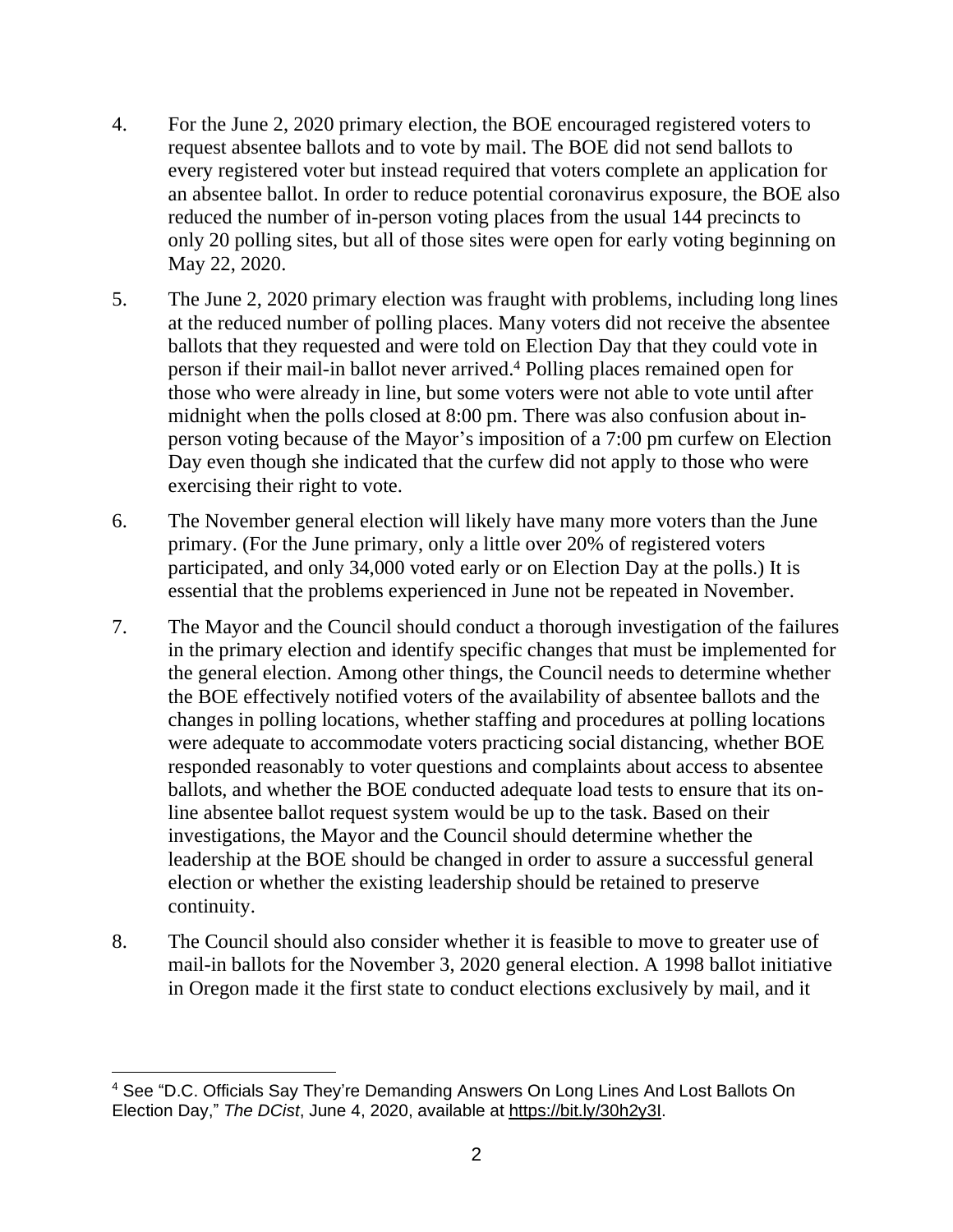has had consistently higher turnouts with no evidence of increased fraud.<sup>5</sup> On May 8, 2020, because of the COVID-19 emergency, the governor of California issued an executive order requiring that "every Californian who is eligible to vote in the November 3, 2020 General Election shall receive a vote-by-mail ballot"<sup>6</sup> — not merely a request for a ballot.

- 9. Mail-in ballots help to level the playing field by make voting easier and more convenient for voters and typically increase the number of voters. Registered voters who cannot take a day off work to vote on Election Day for who do not have the time because of work, day-care, or transportation to vote early or are in a COVID-19 vulnerable group must have the same opportunity to vote as others. A properly run mail-in ballot election helps accomplish this and should also be less expensive than the traditional vote-in-person election. Again, there is no evidence that vote-by-mail increases fraudulent voting.<sup>7</sup>
- 10. The Commission urges the Council to require for the November 3, 2020 general election that the BOE send ballots to all registered voters and that voters be encouraged to vote by mail. The Council should determine whether it is possible to make vote-by-mail the exclusive voting mechanism for the November election or whether some in-person option should be retained for this election. If an inperson voting option is necessary, the Council should ensure that voters can vote in a timely fashion while maintaining social distancing. For future elections, the District should follow the Oregon model and use mail-in ballots exclusively.

<sup>5</sup> See "Mail-in voting in Oregon has worked for decades, says Republican," *The Hill*, April 16, 2020, available at [https://bit.ly/3cIJcGZ.](https://bit.ly/3cIJcGZ)

<sup>6</sup> California Executive Order N-64-20, May 8, 2020, available at [https://bit.ly/3cIKJwJ.](https://bit.ly/3cIKJwJ)

<sup>&</sup>lt;sup>7</sup> "Low rates of fraud in vote-by-mail states show the benefits outweigh the risks," Brookings, June 2, 2020 (using Heritage Foundation data), available at [https://brook.gs/378RPtg.](https://brook.gs/378RPtg)